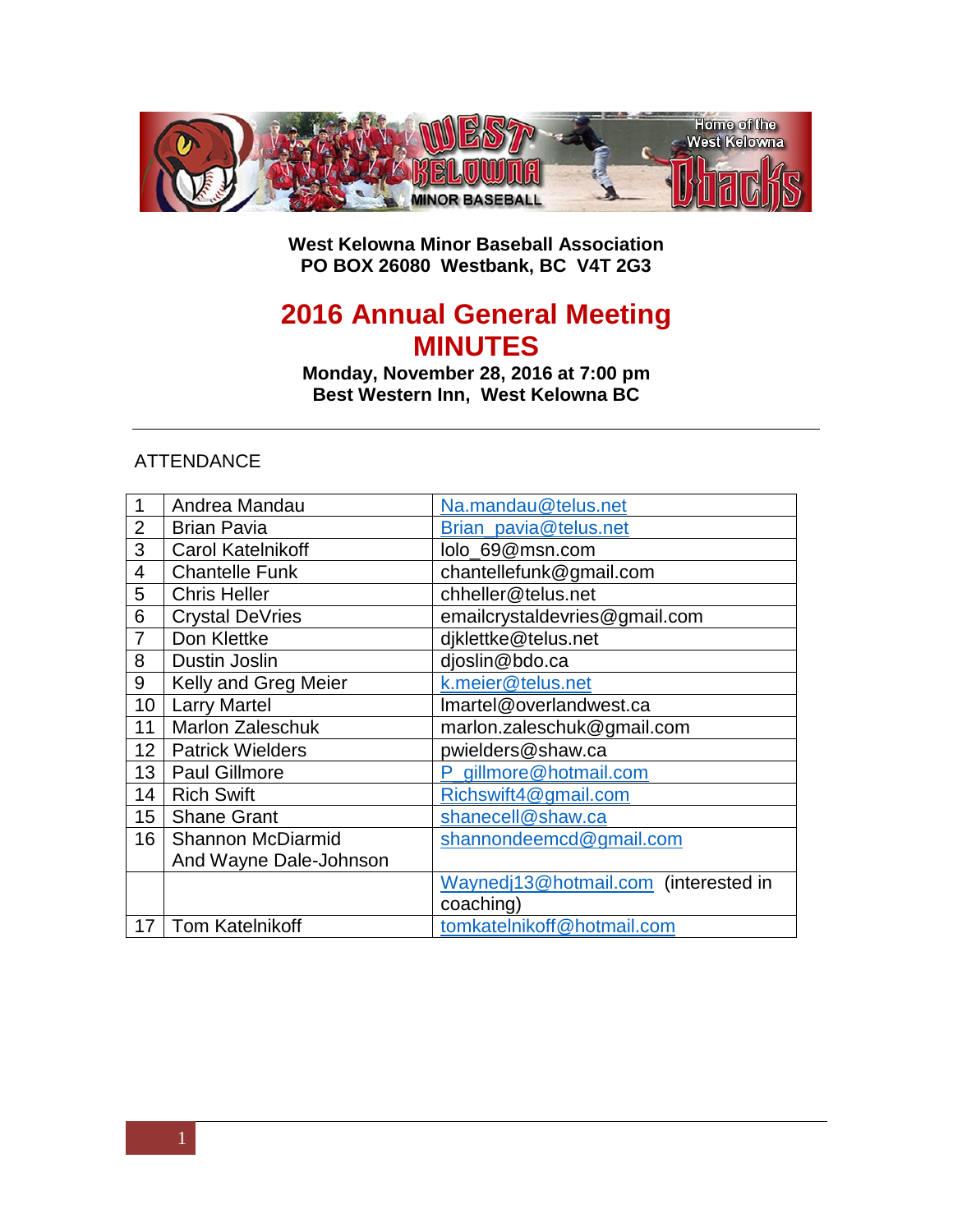- 1. Call to Order at 7:05 pm
- 2. Approve the Agenda MOVED Larry Martel SECONDED Patrick Wielders CARRIED unanimously
- 3. Approve the Minutes from the 2015 Annual General Meeting MOVED Brian Pavia SECONDED Larry Martel CARRIED unanimously
- 4. Financial Report (Dustin Joslin) Income statement for October 1, 2015 to September 30, 2016 (Fiscal 2016) TOTAL revenue = 138,351.07 TOTAL Expenses = 138,505.21 Balance  $= -154.14$ MOVED Dustin Joslin SECONDED Crystal DeVries CARRIED unanimously
- 5. Directors Reports:
	- a. 7U T-ball (Marlon Zaleschuk) We had a full year with 8 teams and 7 players on each team. Was a great year and the players had fun and the parents were very supportive. The final wrap-up was great and grateful to Tim Hortons for the hats. Need to address that there are no porta-potties at Chief Tomat fields.
	- b. 9U Tadpole (Crystal DeVries for Braden Messenger) Possibility to pick up a new field: Common complaints that the fields at Rose Valley are not the greatest for playing ball. I have reached out to Westbank First Nations, unfortunately we're not able to book until January 2017. There is / was another league using the field, so they may have first grab at it. – They do have record that I contacted them. The upside, no rental fees, just a deposit of \$250 at the beginning of the season. They will try to work with the existing league using the field to see if we can have it for at least one of the days (Tues or Thursday)
	- c. 11U Mosquito (Shawn Vodarek) The 2016 11U Mosquito Baseball season was a very successful one. We posted record registration numbers for spring baseball and managed to find good coaches and accommodate field times for games and practices even with limited field availability. We had a great spring wrap up party with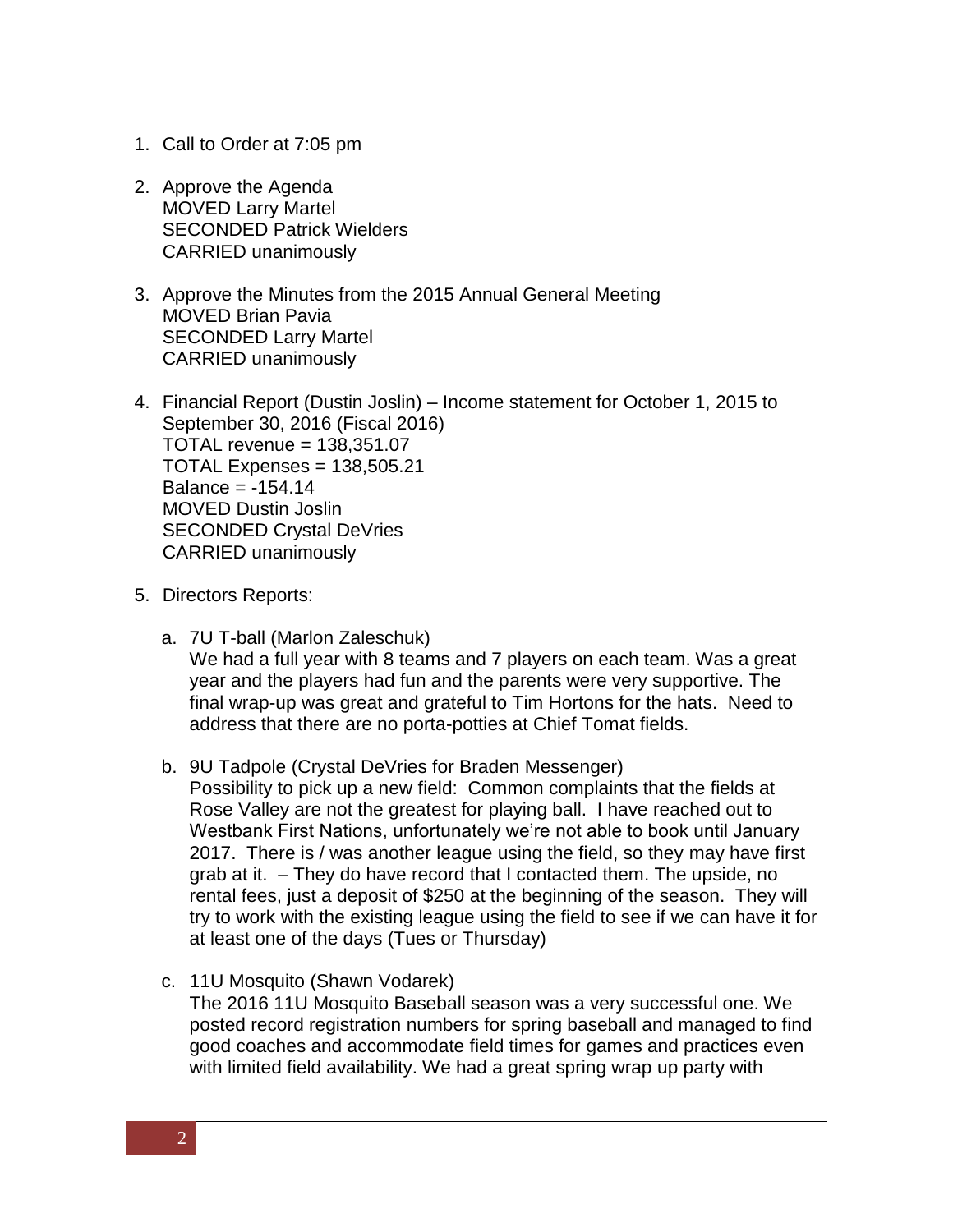sponsors like Save-On-Foods and SunRype donating hot dogs, buns, and drinks

PROVINCIAL TOURNAMENT - Hosted the Provincials for the 11U Baseball B.C. AAA TIER 2 division. With great help from our parent group and some of our board members (Tom and Carol specifically) we successfully hosted a well-organized tournament.

UNIFORMS: Braden Messenger had suggested that when we do our registration form we have a box/area to allow parents to enter their kids waist size

REGISTRATION: recommend registration form only allow parents to register their children by date of birth. This should land them in the proper division right from the start avoiding parents deciding that their child is good enough to play up a division. Also recommend registration form be more clear about the girl/boy playing situation.

PLAYING UP A DIVISION: Last year we had a couple children play up for Spring coming from 9U to 11U. We had the children that requested to play up in 11U at evaluations.

d. 13UPee Wee (Patrick Wielders)

WINTER LEAGUE: successful indoor program. Recommendation would be not to offer drop-in fees as it was challenging for the coach to track dropins and collect fees.

SPRING LEAGUE – 48 total registration 3 A teams and 1 AA team. Fees were increased this year and recommend another increase for coming year. UNIFORMS – recommend to go to "keeper" jerseys as cost has come down, this would minimize the efforts trying to re-collect jerseys at the end of the year and allow for teams to put their player names on the back. TIERING – run the AA tiered team as a "single season" team i.e. commit to both spring and summer. Worked very well and recommend to continue with this process for the coming year.

TEAMS - Thank you to all the coaches that volunteered this year. 1AA team and drafted 3 equal strength A teams. All West Kelowna teams were able to participate in Interior Interlock leagues. I recommend that we find a volunteer to coordinate tournaments.

FIELDS – recommend the use of the Ranch (Glenrosa) and Issler (Lakeview Heights) fields again in the coming year.

UMPIRING – recommend for better guidance and mentorship for new umpires.

FALL – no fall program due to lack of coaches and only 8 registrations.

## e. 15U Bantam (Carol Katelnikoff)

There were 3 15U A teams and 1 15U AA team. The 15U AA team was a single season team, which was new this year. They played in the Interior division with Kamloops, Central Okanagan and South Okanagan and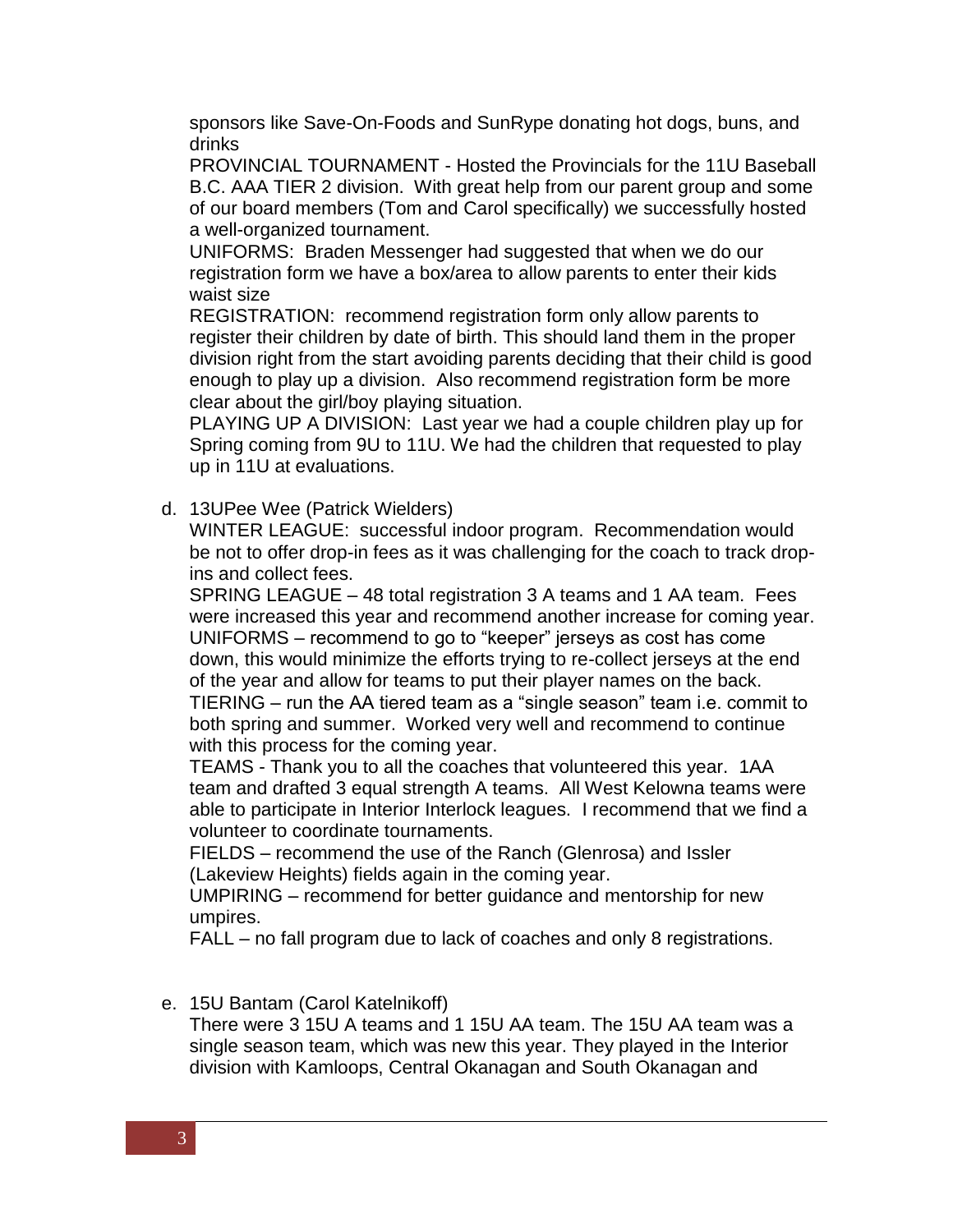Vernon. They played straight through from April to July. 15U A played against Central Okanagan (Kelowna/Rutland), Penticton, Keremeos, Summerland and Oyosoos. The 15U A hosted a five-team tournament in May. In the final playoffs of 2016, which included WKMBA and all teams south, West Kelowna 1, won the tournament, beating West Kelowna 2 in the final game. I would like to thank all the coaches.

f. 18U Midget (Larry Martel)

ARIZONA SPRING TRAINING – Mesa Arizona March 2016

• Parents and 14 players raised funds through 3 bottle drives a Pub Night and grocery bagger day at the Superstore. Thanks to Donna Obrien for all the fundraising organization.

• March 19-26 Mesa Arizona. Played teams from BLE, Calgary, Regina, Cloverdale. Daily practices with Marty Lehn, Albi Lopez, Bob Didier, and other former major league players.

• Visited Arizona State University's baseball program and watch a no hitter versus Utah.

• Attended a Major league game the Anaheim Angels versus the Oakland A's in Scottsdale AZ

SEASON April – August 2016

• 60+ games - 46 league games + Spokane Tournament (2-3) & Valley of Champions Tournament(1st place) + weekly exhibition games with Okanagan A's Jr team. Roster of 17 players from West Kelowna, Kelowna, Vernon and Nelson Ages 15-18 yrs old

• Graduated 3 players to College Baseball Programs – Brandon Ludwig (Kelowna) & Jacob Holland (Vernon) to the Okanagan College Coyotes and Brendan Martel (Nelson) to Div. I NAIA Dickinson State University Blue Hawks. A total of 17 players from the AAA & College prep divisions in BC Minor moved to college baseball this fall. West Kelowna with 3 players and Coverdale with 4 graduated the most to college programs.

• Nic Ostrom (Kelowna) from the 2015 D-Backs team was recruited to Missouri Valley College Vikings Div I NAIA this fall. Jeremy Buckely (Kelowna) 2014 DBack plays for OC Coyotes 2015 /16.

MIDGET AA – BC MINOR BASEBALL – Okanagan Division

•16 players all from our West Kelowna program. Played about 10 games in a division that included Kelowna(COMBA), Vernon(VBA) ,

Kamloops(KMBA) and Penticton(SOMBA)

• Limited field time availability in West Kelowna reduced the team to only one practice all season. Something we may want to look at next season if we are having an AA Midget program.

• This was an age where the boys are very busy with other activities and jobs therefore getting a 9 man roster for a game or practice was VERY difficult. Mark will like to coach again next season.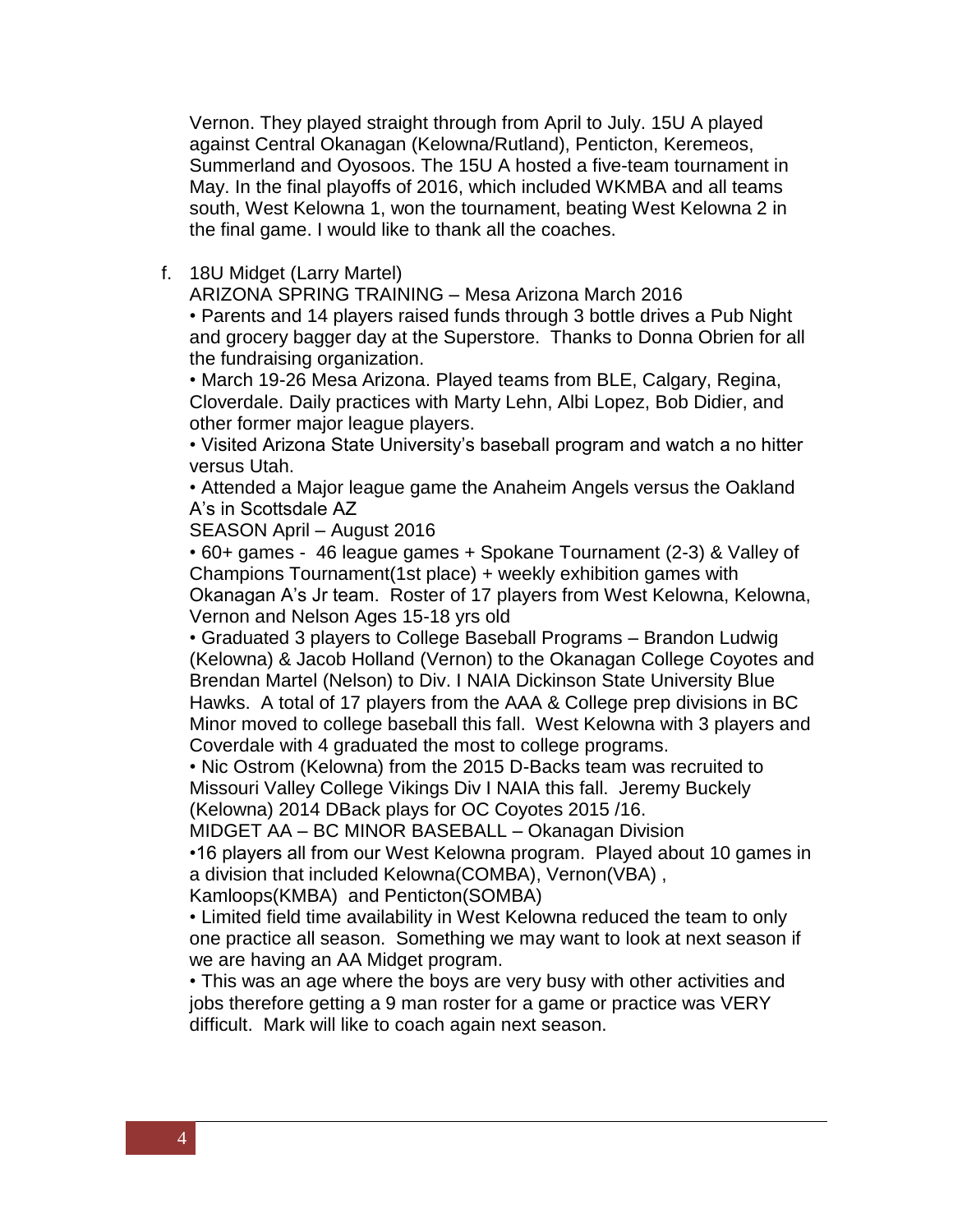g. 2nd Vice President (Don Klettke)

Team photos were held on Saturday, May 14 with all but three of the teams participating. Recommend schedule photo sessions sooner as well as schedule retake day sooner.

h. Equipment (Patrick Wielders)

THANK YOU: With help of some volunteers we cleaned, sorted and inventoried and distributed all team equipment bags. FIELDS: Rosevalley Elementary School Field (shared 7U/9U) – this field is in poor shape and not ideal for our needs, would recommend improvements made and holes filled or provide an alternate field. Chief Tomat, Issler, Ranch are not our fields to maintain. Boucherie Upper (11U) – the dug-out roofs have been installed and various fence repairs are complete. New bases were purchased and a new movable pitching rubber with anchors at 46' and 48' was installed. Shelving for storage container was purchased and container was organized. Darroch (13U) – flooding issues this year. Various fence, sprinkler and lip repairs were completed. New Bull-pens built with help from coaches and parents. New movable pitching rubber with anchors at 46' and 48' was installed. A new tractor was purchased for this field. New bases were purchased for this field and shelving for storage container was purchased and container was organized. Boucherie Main (15U/18U) – warning track and new fencing was installed November 2015. With help from coaches and parents, bull-pens were spruced-up and new baes were purchased for this field.

RECOMMEND cage clean next season – pulling weeds, some new fill. RECOMMEND negotiating per season fees for our main fields or more accurate record keeping as we pay by the hour so time we do not use is wasted – need to ensure coaches are aware if they cancel. RECOMMEND installation of power into batting cage building.

BUDGET – equipment budget was \$11,000 for 2016 season and went \$2,000 over due to increased registration numbers requiring extra team equipment purchases. Recommend an ongoing field maintenance and equipment budget be set and all purchases flow through the equipment director.

i. Head Coach (Tom Katelnikoff)

PROGRAMMING: This year we ran a full year of baseball including Winterball (Jan – March), Spring ball (April – June), All-star summer ball (mid-June – August) and Fall Ball (Sept-Oct). Enrollments in all these programs were up.

COACHES – WKMB paid for two coaches to attend the BC Baseball coaches convention held in Langley February 19, 20, 21. Great feedback. Recommend this again for 2017.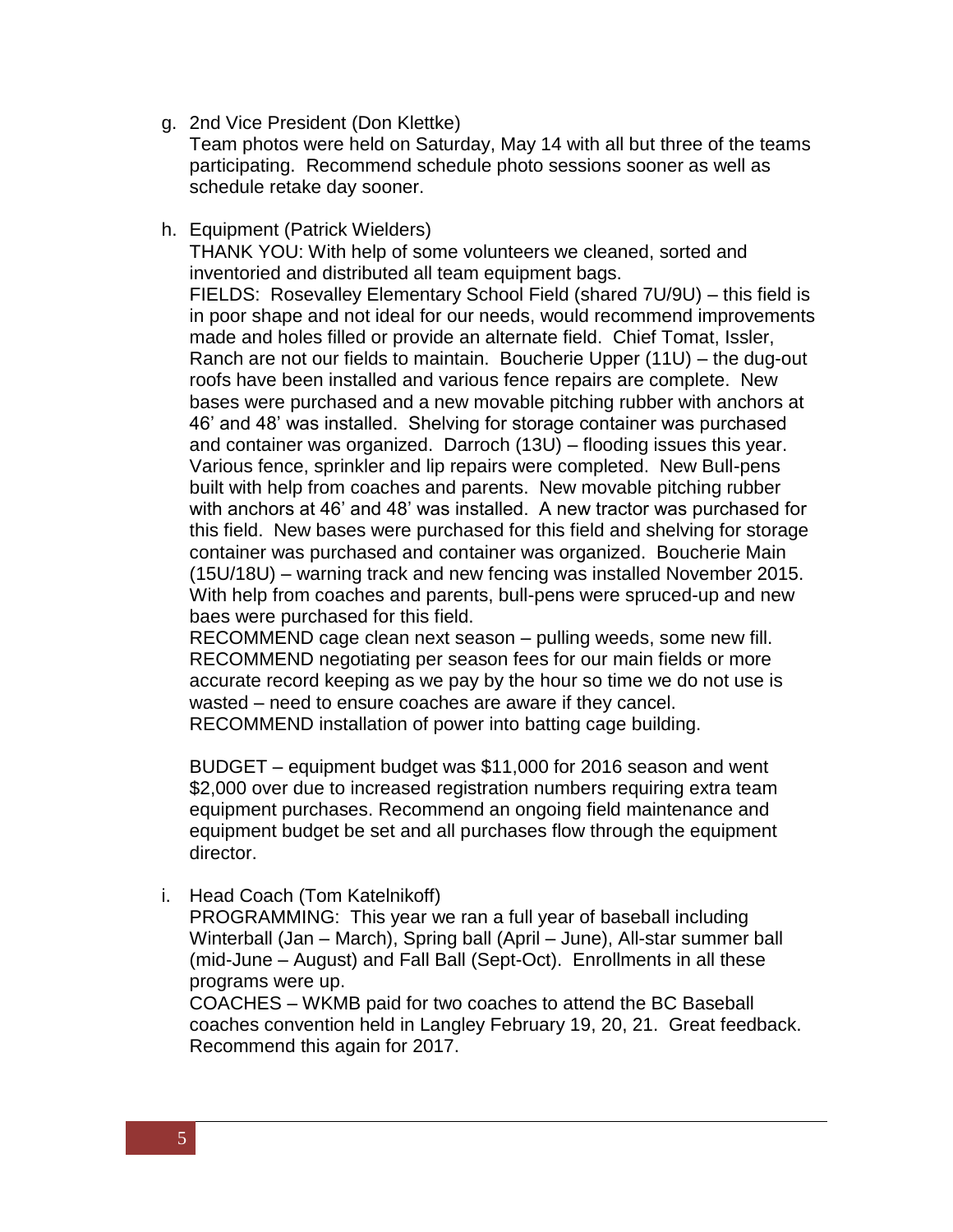NCCP CERTIFICATION CLINIC – hosting this clinic April 15 – 17 (1-20 coaches participated). We open this clinic to coaches outside our association as well to help defer costs. Over the last five years we have trained over 100 coaches. We also hosted the Inside Pitch Baseball Camp run by Morgan Reiter for the past 6 or 7 years.

PROVINCIALS – This year WKMB had 3 teams qualify for provincials – 11U tier 2 AAA, the 13U AA team and the 18U AAA Team.

FALL BALL – we ran 11U and a combined 15U/18U program. 11U in conjunction with the City of West Kelowna (15 registered). 13U program cancelled due to lack of registrations. 15U/18U – practiced twice a week and played some exhibition games.

As coaching and learning Baseball is a passion of mine, I have worked on the BC Baseball coaching convention. Will implement some updates in 2017 from suggestions from our coaches and directors to continue to improve the programs and experience of each player and coach.

j. Umpire in Chief (Don Klettke)

The distribution of umpires was again managed by the Central Okanagan Baseball Umpires Association (COBUA). This was the third full year of this program under the tutelage of Darcy Rysz. COBUA manages the scheduling of all umpires in both Kelowna and West Kelowna. COBUA also began a mentorship program for the first time this past year which saw some of the younger group being mentored and evaluated by some of the senior umpires.

COBUA has taken a large part of the administrative duties previously managed by each Associations Umpire in Chief and, or each Division Director. This, along with several rebate opportunities open to support Umpire development, has greatly assisted in the consistent growth of this position.

k. Concession (Carol Katelnikoff)

2016 was a great year for the Concession. Great weather and busy fields made a difference. In 2016, WKMBA hosted 6 Tournaments, which included the Valley of Champions Tournament and 11U AAA Tier 2 Provincials. These tournaments helped the concession a lot this year. I would like to thank all those who helped in the concession this year. Sales this year were just over \$12,000 with a profit of \$3,000.

l. Valley of Champions (VOC) rep (Larry Martel) Valley of Champions funds come backs to our umpires and coaching programs. Will look into participating in the VOC AGM.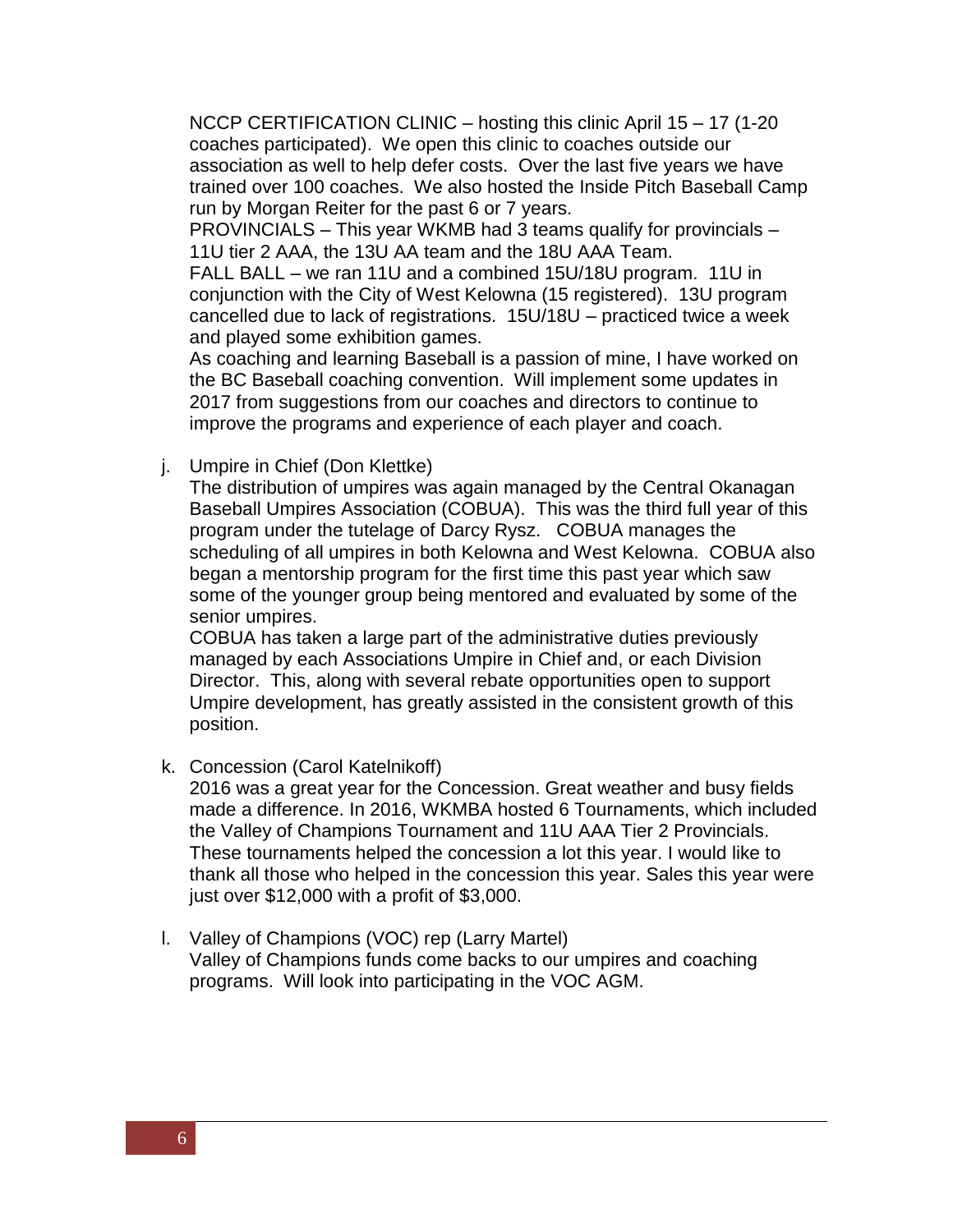6. MOTION to accept the revised Bylaws (Chantelle Funk) MOVED Chantelle Funk SECONDED Don Klettke CARRIED unanimously

MOTION to accept the revised Constitution (Chantelle Funk) MOVED Chantelle Funk SECONDED Brian Pavia CARRIED unanimously

7. President's Report: (Tom Katelnikoff)

THANKS to all the Board members, Division direcgtors, coaches, umpires and volunteers to make this 2016 season a positive experience. Final registration numbers surpassed 300 for the first time.

HIGHLIGHTS:

- all division were full and wait-listed before opening day.
- Great opening day followed by a competitive and fun spring season
- Three of our teams competed in provincials and hosted a provincial tournament with great success
- Hosted 4 tournaments and our 18U AAA team travelled to Arizona again for spring training.

CITY OF WEST KELOWNA – have worked with the City to improve our facilities. Received new fencing on 2 of the fields, roofs installed on upper Boucherie dug-outs, much-needed repairs to upper Boucherie fences. Earlier this year the City of West Kelowna applied for Federal Infrastructure Capitol for lights at two of the West Kelowna fields and will hear by early December 2016 if our bid was successful. With increase in population averaging 2.5% annually, we can continue to expect growth in our enrollment and an increased necessity for more fields and facilities.

KIDS-CARE FOUNDATION – were successful in our application for \$5,000 to construct a new building where the umpire's shack currently sits. Prior projects donated by this foundation supported our batting cage (\$13,000) and the pitching machine (\$4,000).

BC MINOR BASEBALL ASSOCIATION – continue with our membership as they provide all programs including grassroots rebate programs such as RallyCap, coaches certification, umpire training rebate programs and a competitive insurance program. It should be noted that in 2017, Dairy Queen will replace Tim Horton's as the national sponsor for the RallyCap program.